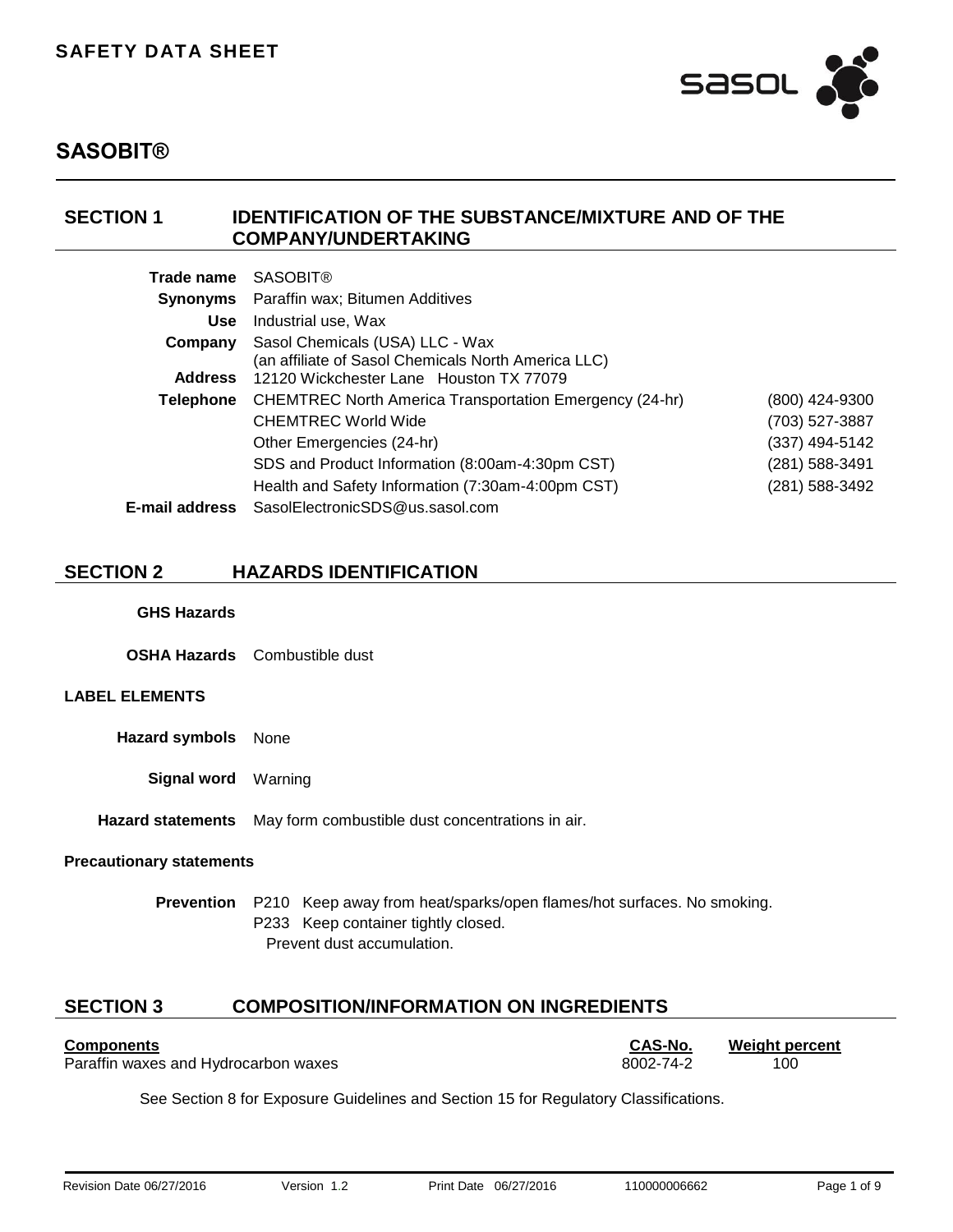

#### **SECTION 4 FIRST AID MEASURES**

- **Eye contact** Immediately flush eye(s) with plenty of water. If eye irritation persists, consult a specialist.
- **Skin contact** Cool melted product on skin with plenty of water. Do not remove solidified product. In case of burns by molten product medical treatment is necessary.
	- **Inhalation** Remove person to fresh air. If signs/symptoms continue, get medical attention.
	- **Ingestion** If symptoms persist, call a physician. Never give anything by mouth to an unconscious person.

## **SECTION 5 FIREFIGHTING MEASURES**

#### **FLAMMABLE PROPERTIES**

| <b>Fire/explosion</b>                                              | Burning produces irritant fumes. Avoid dust formation. For waxes in coarse powder form,<br>ST Class = 1. Severity of dust explosion is moderate. Dust may form explosive mixture in<br>air. |
|--------------------------------------------------------------------|---------------------------------------------------------------------------------------------------------------------------------------------------------------------------------------------|
| <b>Suitable</b><br>extinguishing media                             | Water fog, Foam, Dry powder, Carbon dioxide (CO2), Sand, Do not use a solid water<br>stream as it may scatter and spread fire.                                                              |
| <b>Protective equipment</b><br>and precautions for<br>firefighters | Wear self-contained breathing apparatus and protective suit.                                                                                                                                |
| <b>Further information</b>                                         | Prevent further leakage or spillage if safe to do so. Evacuate personnel to safe areas.                                                                                                     |

## **SECTION 6 ACCIDENTAL RELEASE MEASURES**

**Methods and materials for containment and cleaning up** Evacuate the area and eliminate all sources of ignition. Avoid dispersal of dust in the air (i.e., clearing dust surfaces with compressed air). Fine dust dispersed in air may ignite. Pick up and arrange disposal without creating dust. Non-sparking tools should be used. Prevent product from entering drains.

**Spill precautions** Material can create slippery conditions.

#### **SECTION 7 HANDLING AND STORAGE**

**Safe handling advice** Provide sufficient air exchange and/or exhaust in work rooms.Minimize dust generation and accumulation.Dust can form an explosive mixture in air.Dry powders can build static electricity charges when subjected to the friction of transfer and mixing operations. Provide adequate precautions, such as electrical grounding and bonding, or inert atmospheres.Keep away from heat and sources of ignition.Molten wax should not be exposed to water, as it causes violent steam explosions on molten wax.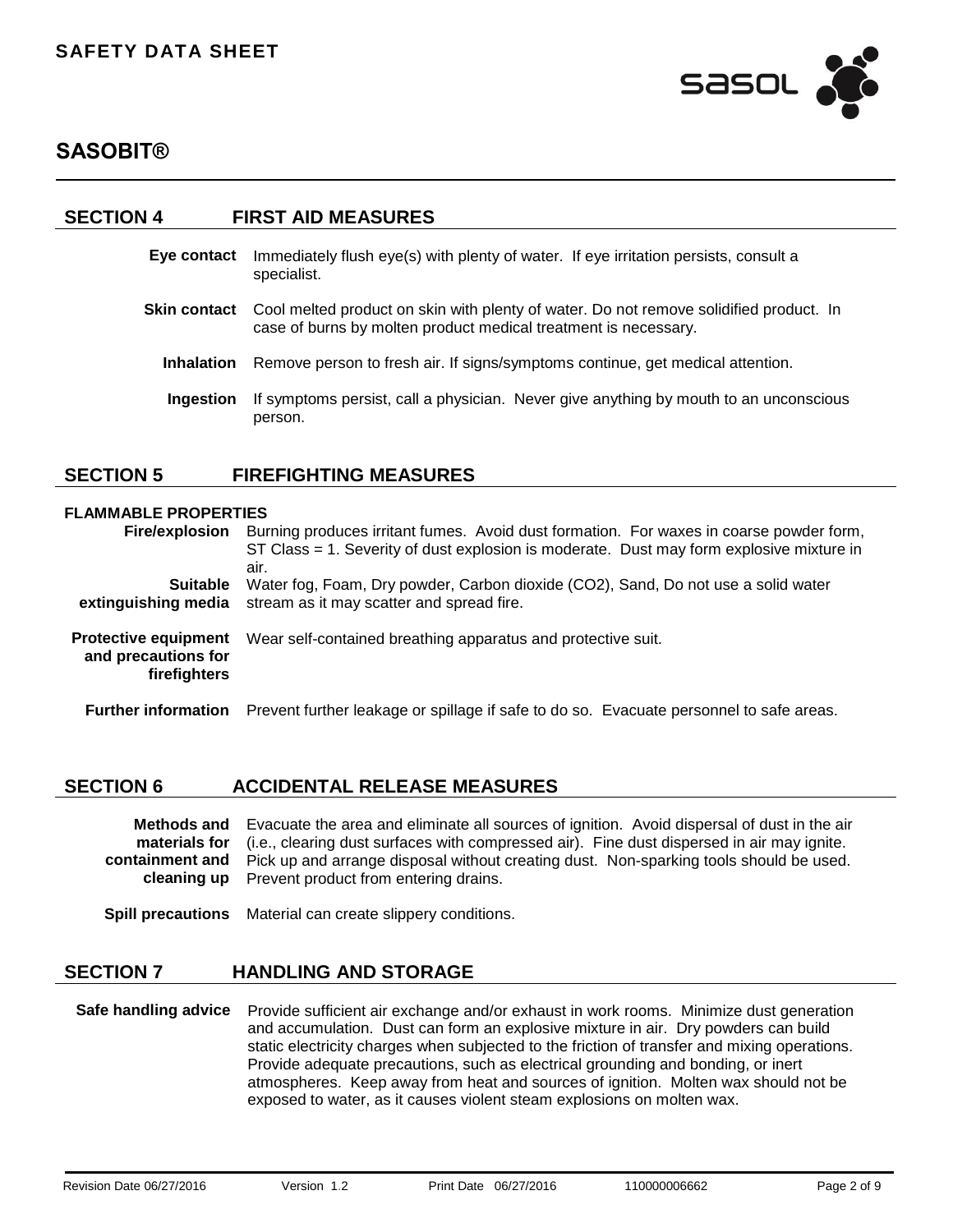

**Load/Unload**  < 110 C **temperature** < 230 F

**Further information** Keep containers tightly closed in a dry, cool and well-ventilated place. Protect from light, **on storage conditions** moisture and damage.

## **SECTION 8 EXPOSURE CONTROLS/PERSONAL PROTECTION**

#### **ENGINEERING MEASURES**

Air contaminant levels should be controlled below the PEL or TLV for this product (see Exposure Guidelines). It is recommended that all dust control equipment such as local exhaust ventilation and material transport systems involved in handling of this product contain explosion relief vents or an explosion suppression system or an oxygen deficient environment.

#### **PERSONAL PROTECTIVE EQUIPMENT**

**Eyes** Wear as appropriate:Goggles, Face-shield

- **Skin** Wear suitable protective clothing, gloves and eye/face protection. Wear as appropriate:Heat resistant glovesImpervious gloves
- **Inhalation** When workers are facing concentrations above the exposure limit they must use appropriate certified respirators.Use NIOSH approved respiratory protection.

#### **EXPOSURE GUIDELINES**

Components Exposure limit(s) **Paraffin waxes and Hydrocarbon waxes** ACGIH TLV (8-hour) 2 mg/m3 (Fume)

| PEL= Permissible Exposure Limits | TWA= Time Weighted Average (8 hr.)           |
|----------------------------------|----------------------------------------------|
| TLV= Threshold Limit Value       | STEL= Short Term Exposure Limit (15 min.)    |
| $EL =$ Excursion Limit           | WEEL= Workplace Environmental Exposure Level |

## **SECTION 9 PHYSICAL AND CHEMICAL PROPERTIES**

| Appearance solid;                        |                                                              |
|------------------------------------------|--------------------------------------------------------------|
|                                          | <b>Colour</b> White to pale brown                            |
|                                          | Form coarse powder, flakes, pastilles                        |
|                                          | <b>Odour</b> odourless                                       |
| <b>Odour Threshold</b> no data available |                                                              |
|                                          | <b>Flash point</b> $> 250 °C$ , $> 482 °F$ ;                 |
|                                          | <b>Flammability</b> Upper explosion limit: no data available |
|                                          |                                                              |

Lower explosion limit: no data available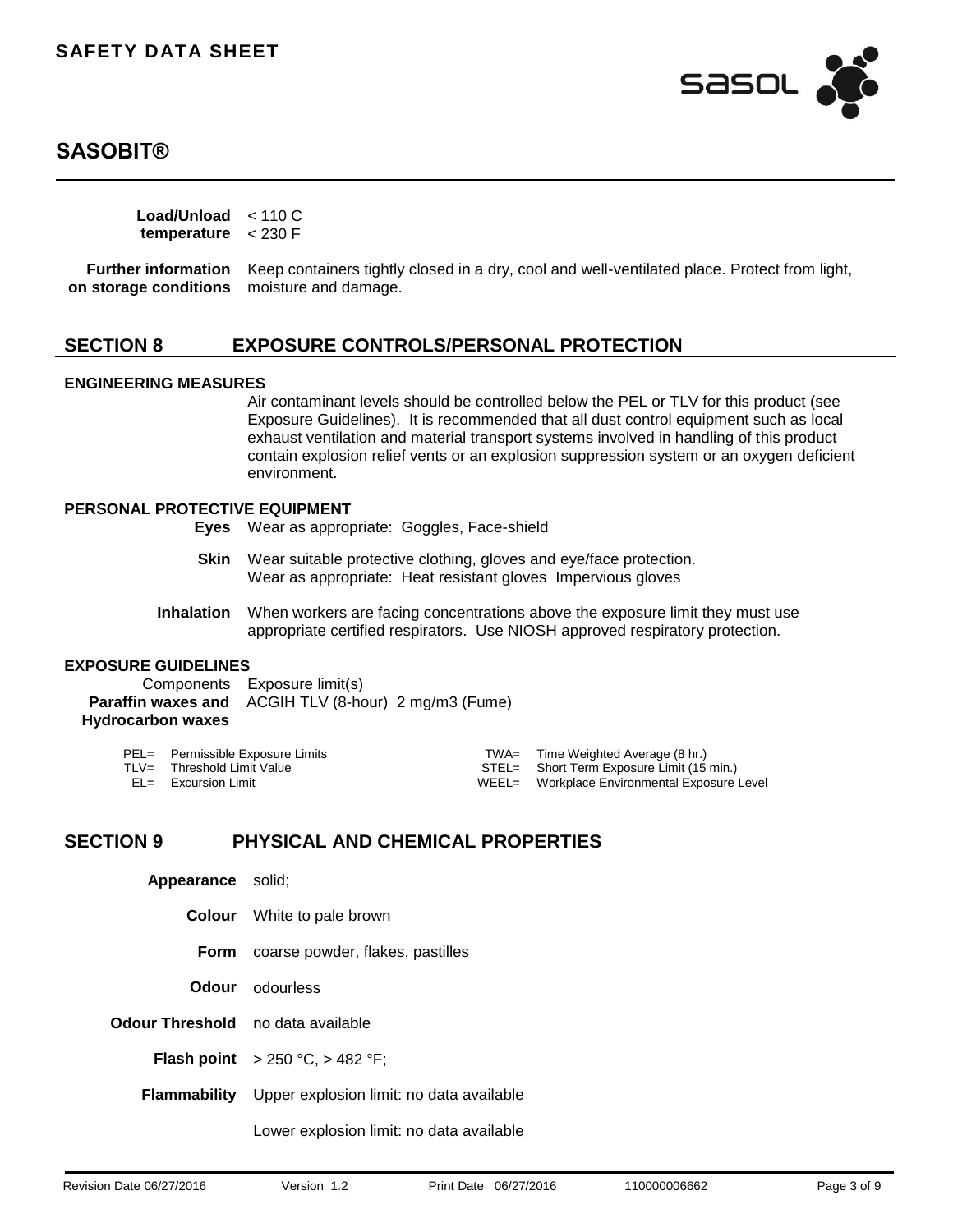

# **SASOBIT®**

| <b>Boiling point/boiling</b> $> 370 °C$ , $> 698 °F$ ;<br>range |                                                     |
|-----------------------------------------------------------------|-----------------------------------------------------|
| Melting point/range $> 75 °C$ , $> 167 °F$ ;                    |                                                     |
| <b>Auto-ignition</b><br>temperature                             | no data available                                   |
| <b>Decomposition</b><br>temperature                             | approximately 250 °C, 482 °F;                       |
| <b>Flammability (solid,</b><br>gas)                             | no data available                                   |
| <b>Vapour pressure</b> no data available                        |                                                     |
| Vapour density Not applicable                                   |                                                     |
|                                                                 | <b>Density</b> 0.9 g/cm3 @ 25 °C, 77 °F;            |
|                                                                 | Specific gravity no data available                  |
| Water solubility insoluble                                      |                                                     |
| Viscosity                                                       | no data available                                   |
|                                                                 | Viscosity, dynamic $6 - 12$ mPa.s @ 135 °C, 275 °F; |
| рH                                                              | Not applicable                                      |
| <b>Evaporation rate</b>                                         | Not applicable                                      |
| <b>Partition coefficient: n-</b><br>octanol/water               | no data available                                   |

# **SECTION 10 STABILITY AND REACTIVITY**

|                             | <b>Reactivity</b> Stable at normal ambient temperature and pressure. |  |  |
|-----------------------------|----------------------------------------------------------------------|--|--|
| <b>Chemical stability</b>   | No decomposition if stored and applied as directed.                  |  |  |
| Conditions to avoid         | Keep away from heat and sources of ignition.                         |  |  |
| decomposition<br>products   | <b>Hazardous</b> Carbon oxides                                       |  |  |
| <b>Materials to avoid</b>   | Oxidizing agents<br>Reducing agents                                  |  |  |
| Hazardous<br>polymerisation | None.                                                                |  |  |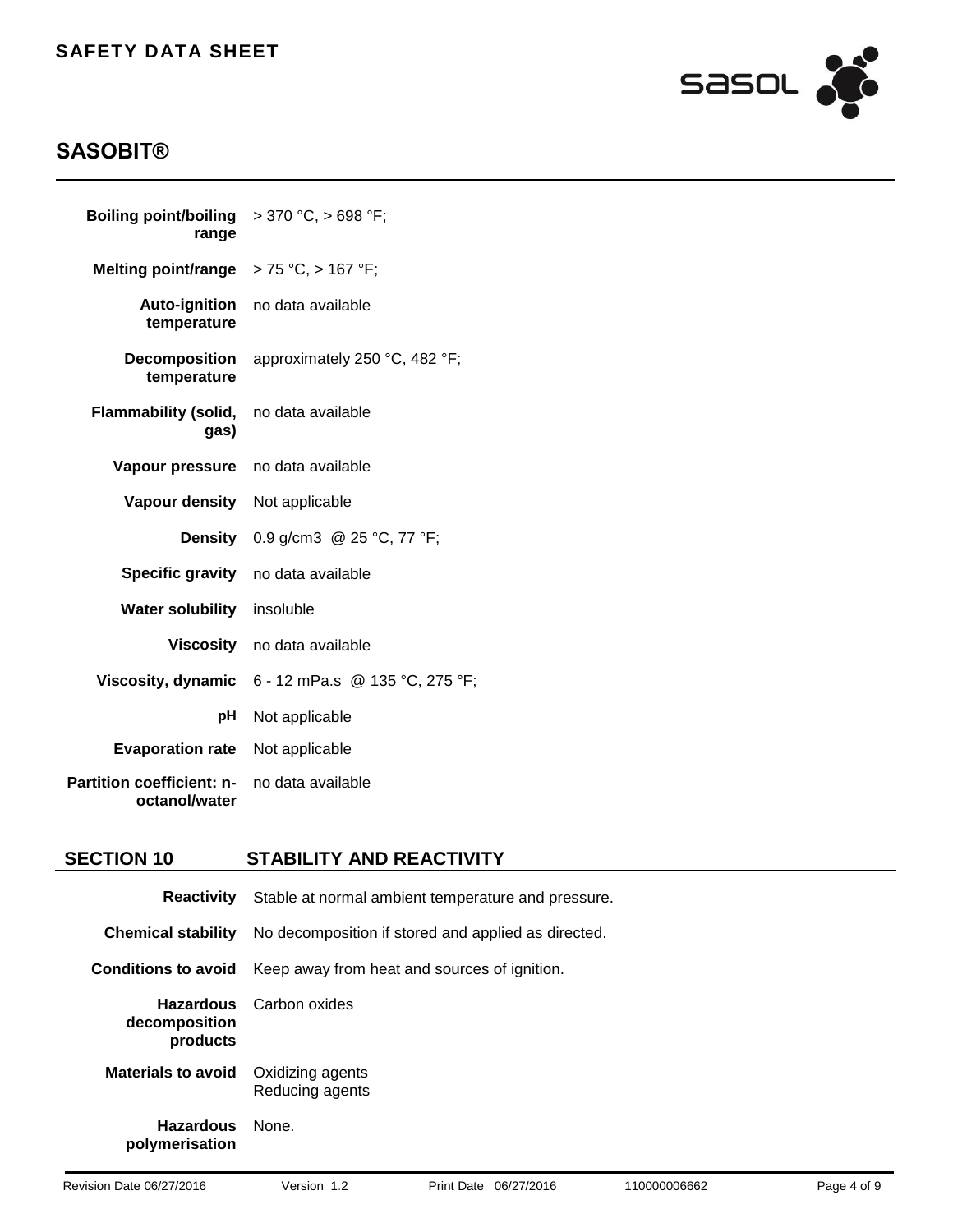

| <b>SECTION 11</b>                           | <b>TOXICOLOGICAL INFORMATION</b>                                                                                                                                                                                                                                                                                                                  |
|---------------------------------------------|---------------------------------------------------------------------------------------------------------------------------------------------------------------------------------------------------------------------------------------------------------------------------------------------------------------------------------------------------|
| <b>Additional Remarks</b>                   | Information given is based on data obtained from similar substances or components of<br>this material.                                                                                                                                                                                                                                            |
| <b>Acute dermal toxicity</b>                | LD50 Rabbit: $> 3,600$ mg/kg                                                                                                                                                                                                                                                                                                                      |
| <b>Acute inhalation</b><br>toxicity         | no data available                                                                                                                                                                                                                                                                                                                                 |
|                                             | Acute oral toxicity LD50 Rat: > 5,000 mg/kg                                                                                                                                                                                                                                                                                                       |
| <b>Skin</b><br>corrosion/irritation         | (Rabbit)<br>Not irritating                                                                                                                                                                                                                                                                                                                        |
| Eye damage/irritation                       | (Rabbit)<br>Not irritating                                                                                                                                                                                                                                                                                                                        |
| <b>Respiratory or skin</b><br>sensitization | Guinea pig: not sensitizing; Maximisation Test                                                                                                                                                                                                                                                                                                    |
| <b>Germ cell mutagenicity</b>               | <b>Genotoxicity in vitro:</b><br>Type: Chromosome aberration test in vitro<br>Result: not mutagenic<br>Type: Mammalian cell gene mutation assay<br>Result: negative<br><b>Genotoxicity in vivo:</b><br>no data available<br><b>Assessment Mutagenicity:</b><br>Based on available data, the classification criteria are not met.                  |
| <b>Reproductive toxicity</b>                | <b>Reproductive toxicity:</b><br>Rat; OECD Test Guideline 421<br>NOAEL $(F1)$ : $>= 1,000$ mg/kg<br><b>Assessment Reproductive toxicity:</b><br>Based on available data, the classification criteria are not met.<br>Teratogenicity:<br>Rat; OECD Test Guideline 414<br>NOAEL (teratogen): $>= 1,000$ mg/kg<br>NOAEL (maternal): $>= 2,000$ mg/kg |
| STOT - single<br>exposure                   | <b>Assessment teratogenicity:</b><br>Based on available data, the classification criteria are not met.<br>no data available                                                                                                                                                                                                                       |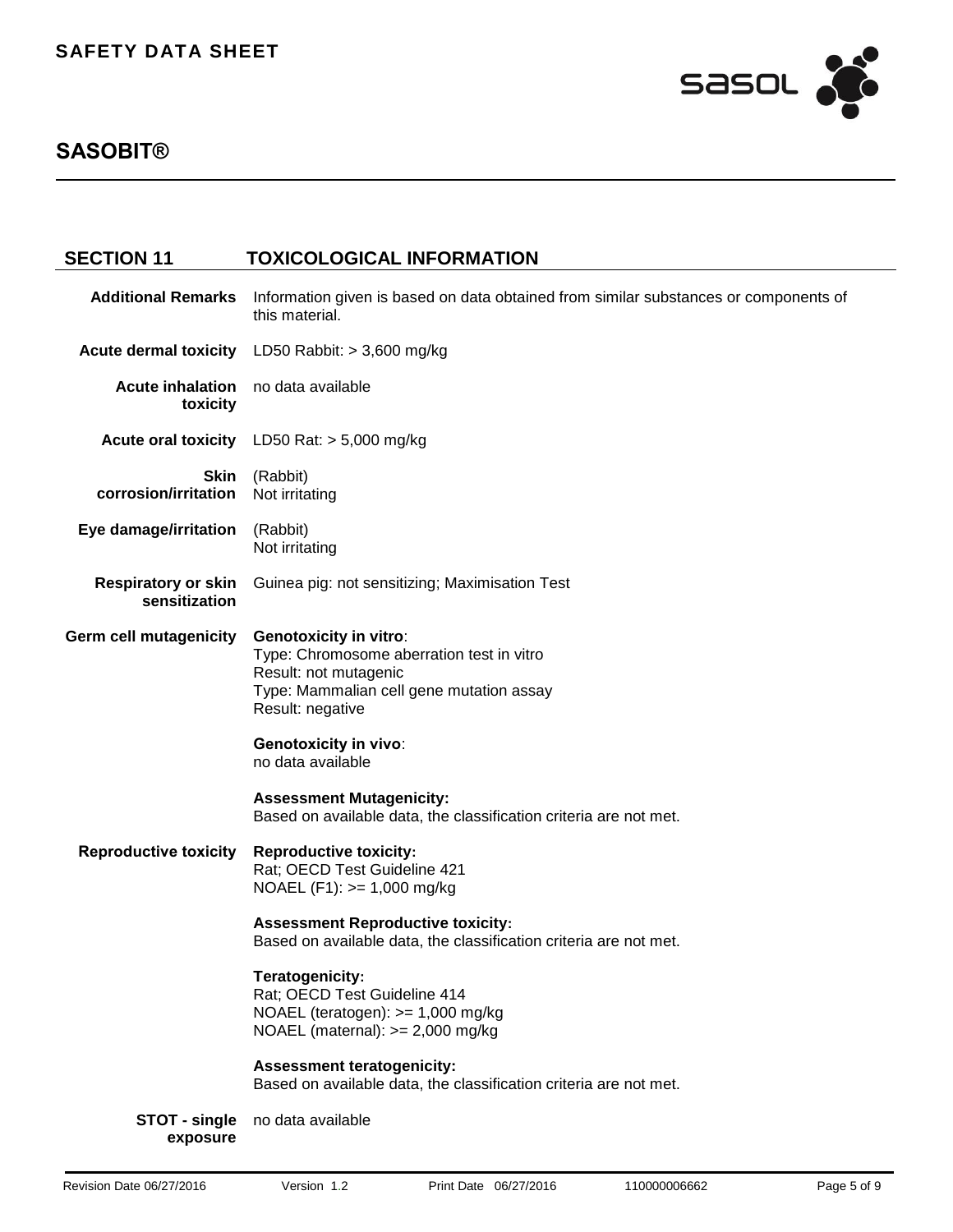

# **SASOBIT®**

| STOT - repeated<br>exposure                         | Mouse; OECD Test Guideline 453<br>$NOAEL: >= 150 mg/kg$<br>Based on available data, the classification criteria are not met. |
|-----------------------------------------------------|------------------------------------------------------------------------------------------------------------------------------|
| <b>Aspiration toxicity</b>                          | no data available                                                                                                            |
| Carcinogenicity                                     | <b>Assessment carcinogenicity:</b><br>Contains no ingredient listed as a carcinogen                                          |
| <b>SECTION 12</b>                                   | <b>ECOLOGICAL INFORMATION</b>                                                                                                |
| <b>Aquatic toxicity</b>                             | Information given is based on data obtained from similar substances or components of<br>this material.                       |
| <b>Toxicity to fish</b>                             | LL50 (Pimephales promelas (fathead minnow)) 96 hours: > 100 mg/l                                                             |
| <b>Toxicity to aquatic</b><br>invertebrates         | $LL50:$ > 10,000 mg/l                                                                                                        |
| <b>Toxicity to algae</b>                            | NOEL (Pseudokirchneriella subcapitata (green algae)) 72 hours: >= 100 mg/l; Growth<br>inhibition                             |
| <b>Chronic toxicity to</b><br>fish                  | NOEL (Pimephales promelas (fathead minnow)): > 100 mg/l                                                                      |
| <b>Chronic toxicity to</b><br>aquatic invertebrates | NOEL (Gammarus pulex) 4 d: > 10,000 mg/l; OECD Test Guideline 202                                                            |
| <b>Biodegradation</b>                               | Inherently biodegradable.                                                                                                    |
| <b>Bioaccumulation</b>                              | no data available                                                                                                            |
| <b>Mobility in soil</b>                             | no data available                                                                                                            |
| Other adverse effects                               | no data available                                                                                                            |

## **SECTION 13 DISPOSAL CONSIDERATIONS**

**Waste Code** Any unused product or empty containers may be disposed of as non-hazardous in accordance with state and federal requirements.Re-evaluation of the product may be required by the user at the time of disposal, since the product uses, transformations, mixtures, contamination, and spillage may change the classification.If the resulting material is determined to be hazardous, please dispose in accordance with state and federal (40 CFR 262) hazardous waste regulations.

**Disposal methods** Dispose of only in accordance with local, state, and federal regulations.Do not contaminate any lakes, streams, ponds, groundwater or soil.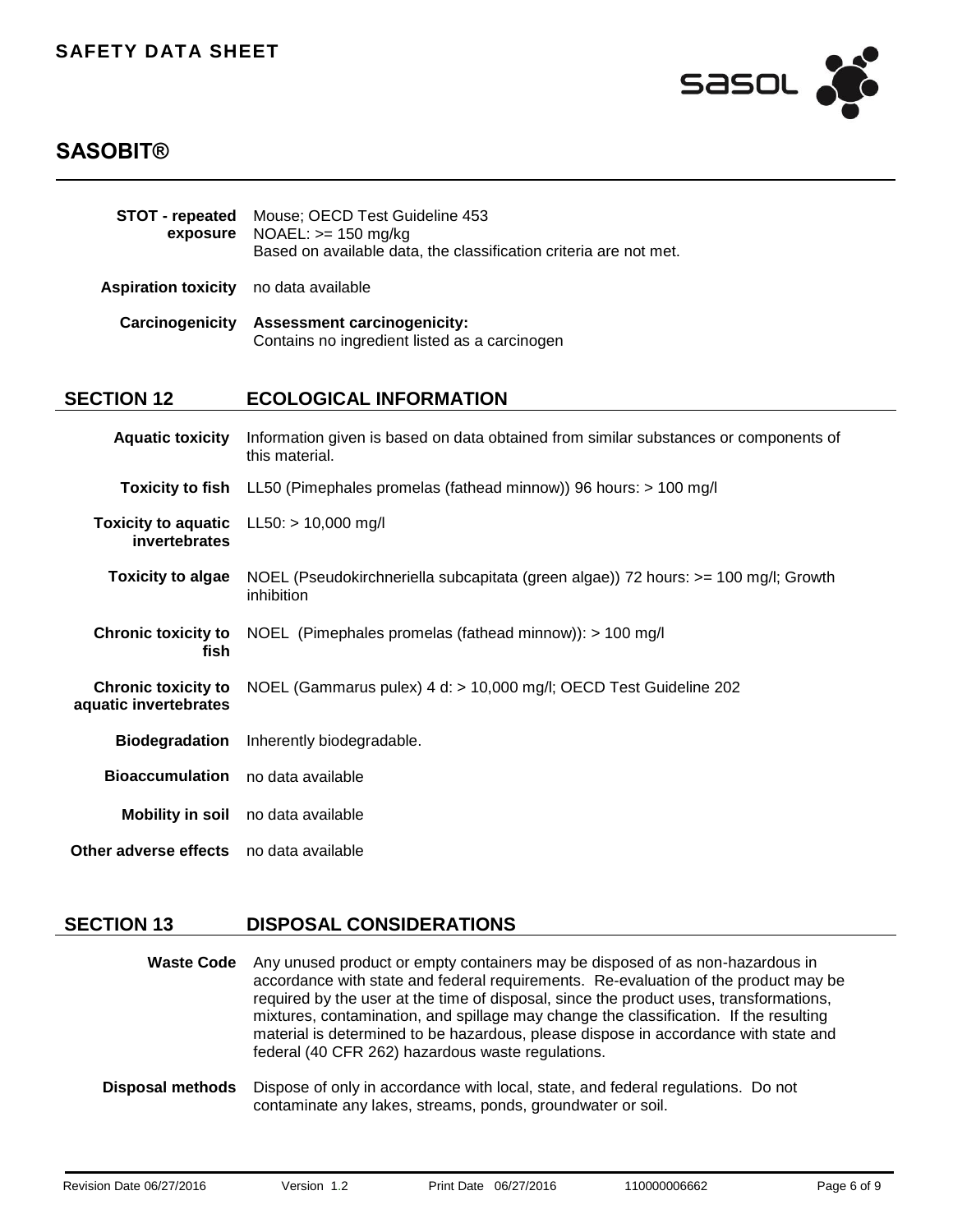

# **SASOBIT®**

| <b>Empty containers.</b>                                                                   | Empty containers and original plastic liners may contain product residue. Handling of<br>empty containers and liners should be in a manner to minimize dust generation. Safe<br>handling procedures as outlined in the SDS should be followed at all times. Consult the<br>appropriate official for information regarding disposal requirements., Safe handling<br>procedures as outlined in the SDS should be followed at all times., Consult the<br>appropriate official for information regarding disposal requirements. |                            |                       |
|--------------------------------------------------------------------------------------------|-----------------------------------------------------------------------------------------------------------------------------------------------------------------------------------------------------------------------------------------------------------------------------------------------------------------------------------------------------------------------------------------------------------------------------------------------------------------------------------------------------------------------------|----------------------------|-----------------------|
| <b>SECTION 14</b>                                                                          | <b>TRANSPORT INFORMATION</b>                                                                                                                                                                                                                                                                                                                                                                                                                                                                                                |                            |                       |
| <b>DOT</b>                                                                                 | Not regulated.                                                                                                                                                                                                                                                                                                                                                                                                                                                                                                              |                            |                       |
| <b>IATA</b>                                                                                | Not regulated.                                                                                                                                                                                                                                                                                                                                                                                                                                                                                                              |                            |                       |
| <b>IMDG</b>                                                                                | Not regulated.                                                                                                                                                                                                                                                                                                                                                                                                                                                                                                              |                            |                       |
|                                                                                            | Transport in bulk according to Annex II of MARPOL 73/78 and the IBC Code                                                                                                                                                                                                                                                                                                                                                                                                                                                    |                            |                       |
| <b>Remarks</b>                                                                             | no data available                                                                                                                                                                                                                                                                                                                                                                                                                                                                                                           |                            |                       |
| <b>SECTION 15</b>                                                                          | <b>REGULATORY INFORMATION</b>                                                                                                                                                                                                                                                                                                                                                                                                                                                                                               |                            |                       |
| <u>U.S. FEDERAL REGULATIONS</u>                                                            |                                                                                                                                                                                                                                                                                                                                                                                                                                                                                                                             |                            |                       |
| OSHA Hazards (HCS 1994)<br>Non-hazardous substance                                         |                                                                                                                                                                                                                                                                                                                                                                                                                                                                                                                             |                            |                       |
| <b>TSCA Inventory Listing</b><br><b>Components</b><br>Paraffin waxes and Hydrocarbon waxes |                                                                                                                                                                                                                                                                                                                                                                                                                                                                                                                             |                            | CAS-No.<br>8002-74-2  |
| <b>SARA 302 Status</b><br><b>Components</b>                                                | No chemicals in this material are subject to the reporting requirements of SARA Title III, Section 302.                                                                                                                                                                                                                                                                                                                                                                                                                     | CAS-No.                    | <b>Weight percent</b> |
| <b>SARA 311/312 Classification</b><br>Non-hazardous substance                              |                                                                                                                                                                                                                                                                                                                                                                                                                                                                                                                             |                            |                       |
| <b>SARA 313 Chemical</b><br><b>Components</b>                                              | This material does not contain any chemical components with known CAS numbers that exceed the threshold<br>(De Minimis) reporting levels established by SARA Title III, Section 313.                                                                                                                                                                                                                                                                                                                                        | CAS-No.                    | <b>Weight percent</b> |
| <b>Components</b><br>none                                                                  | US. EPA CERCLA Hazardous Substances (40 CFR 302)                                                                                                                                                                                                                                                                                                                                                                                                                                                                            | <b>Reportable Quantity</b> | <b>Weight percent</b> |
|                                                                                            |                                                                                                                                                                                                                                                                                                                                                                                                                                                                                                                             |                            |                       |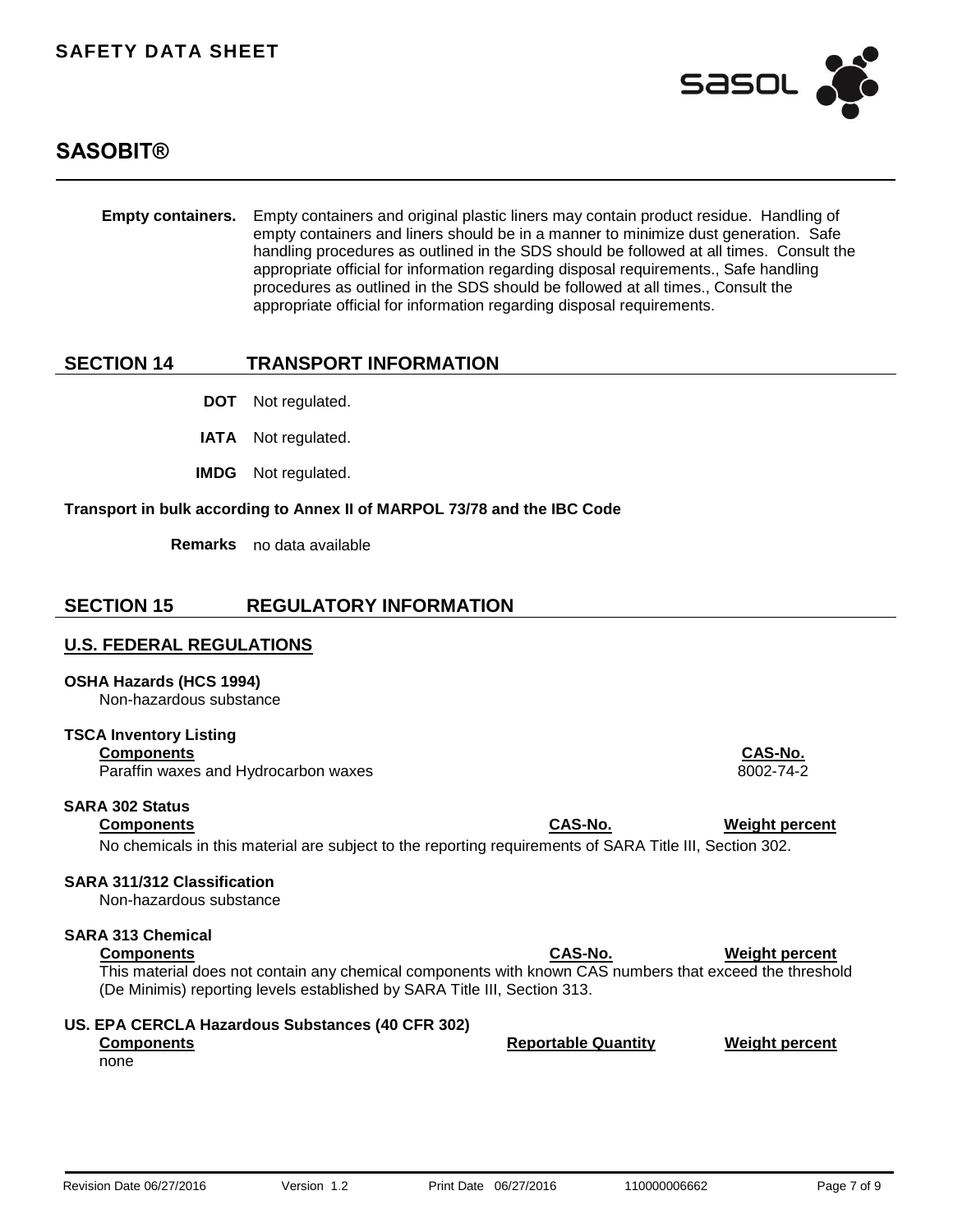

## **INTERNATIONAL REGULATIONS**

#### **WHMIS Classification**

WHMIS hazardous composition: No ingredients are hazardous according to the CPR criteria.

#### **European Union**

The product does not need to be labelled in accordance with EC directives or respective national laws.

| <b>Australia. Inventory of Chemical Substances (AICS)</b>                                | Listed     |
|------------------------------------------------------------------------------------------|------------|
| Japan. Inventory of Existing and New Chemical Substances (ENCS)                          | Listed     |
| Japan. Industrial Safety & Health Law (ISHL) Inventory                                   | Listed     |
| <b>Canada. Domestic Substances List (DSL) Inventory</b>                                  | Listed     |
| <b>Canadian Non-Domestic Substance Listing (NDSL)</b>                                    | Not listed |
| <b>European Inventory of Existing Commercial Chemical Substances</b><br>(EINECS) Listing | Listed     |
| Philippines. Inventory of Chemicals / Chemical Substances (PICCS)                        | Listed     |
| <b>Korea. Existing Chemicals Inventory (KECI)</b>                                        | Listed     |
| <b>China. Inventory of Existing Chemical Substances (IECSC)</b>                          | Listed     |
| <b>Mexico. National Inventory of Chemical Substances (INSQ)</b>                          | Listed     |
| New Zealand. Inventory of Chemicals (NZIoC)                                              | Listed     |
| <b>Switzerland. Inventory of Notified New Substances (CHINV)</b>                         | Listed     |
| <b>Taiwan. National Existing Chemical Inventory (NECI)</b>                               | Listed     |

**Please note: The names and CAS numbers which are used for this product in the stated inventories may deviate from the information which is listed in Section 3.**

## **STATE REGULATIONS**

**California Prop. 65 Components CAS-No.** none

# **SECTION 16 OTHER INFORMATION**

#### **HAZARD RATINGS**

Revision Date 06/27/2016 Version 1.2 Print Date 06/27/2016 110000006662 Page 8 of 9 Health Flammability Physical Hazard/ Instability